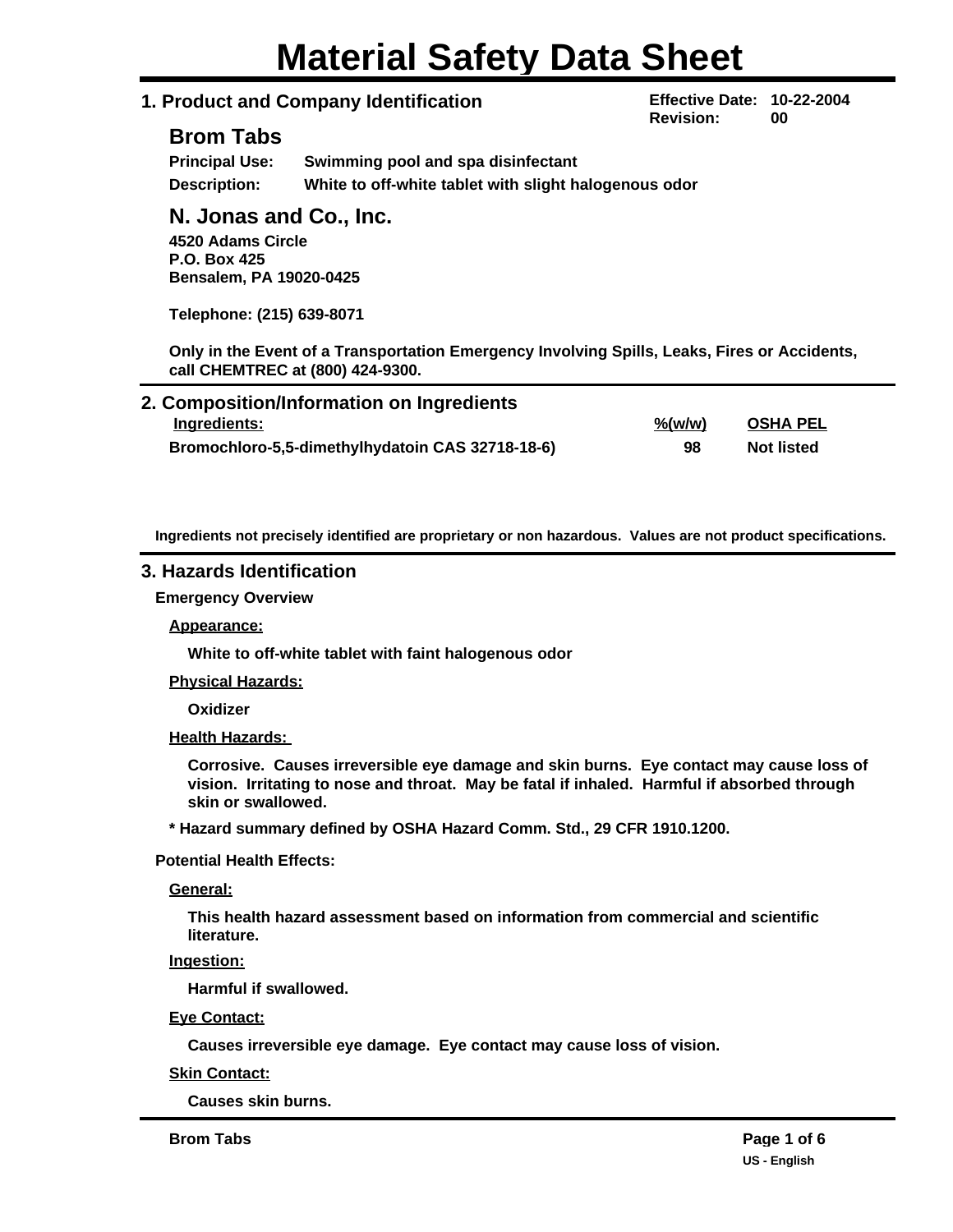## **Skin Absorption:**

**May be fatal if absorbed through skin.**

#### **Inhalation:**

**Irritating to nose and throat. May be fatal if inhaled.**

## **4. First Aid Measures:**

#### **First Aid - Eyes:**

**Hold eyelids open and rinse slowly and gently with water for 15 - 20 minutes. Remove contact lenses, if present, after the first 5 minutes, then continue rinsing eye. Call a poison control center or doctor for treatment advice.**

#### **First Aid - Skin:**

**Take off contaminated clothing. Rinse skin immediately with plenty of water for 15 - 20 minutes. Call a poison control center or doctor for treatment advice.**

#### **First Aid - Ingestion:**

**Call a poison control center or doctor immediately for treatment advice. Have person sip a glass of water if able to swallow. Do not induce vomiting unless told to do so by a poison control center or doctor. Do not give anything by mouth to an unconscious person.**

#### **First Aid - Inhalation:**

**Move person to fresh air. If person is not breathing, call 911 or an ambulance. Then, give artificial respiration, preferably mouth-to-mouth, if possible. Call a poison control center or doctor for treatment advice.**

## **5. Fire Fighting Measures**

**Flashpoint and Method:**

**None**

**Autoignition Temperature:**

**Not applicable**

#### **Explosive Limits:**

**Not flammable**

#### **General Hazards:**

**Strong oxidizing agent. Forms explosive mixtures with combustible, organic or other easily oxidizable materials.**

#### **Fire Fighting Instructions:**

**Use dry powder, carbon dioxide or water spray as extinguishing media. Do not use ammonium phosphate extinguishing media near water and this product. Hazardous reactions may occur. Cool containers with water spray.**

#### **Fire Fighting Equipment:**

**In closed stores, provide fire-fighters with self-contained breathing apparatus in positive pressure mode.**

#### **Hazardous Combustion Products:**

 **When heated to decomposition, may release poisonous and corrosive fumes of HBr, Nox and HCl.**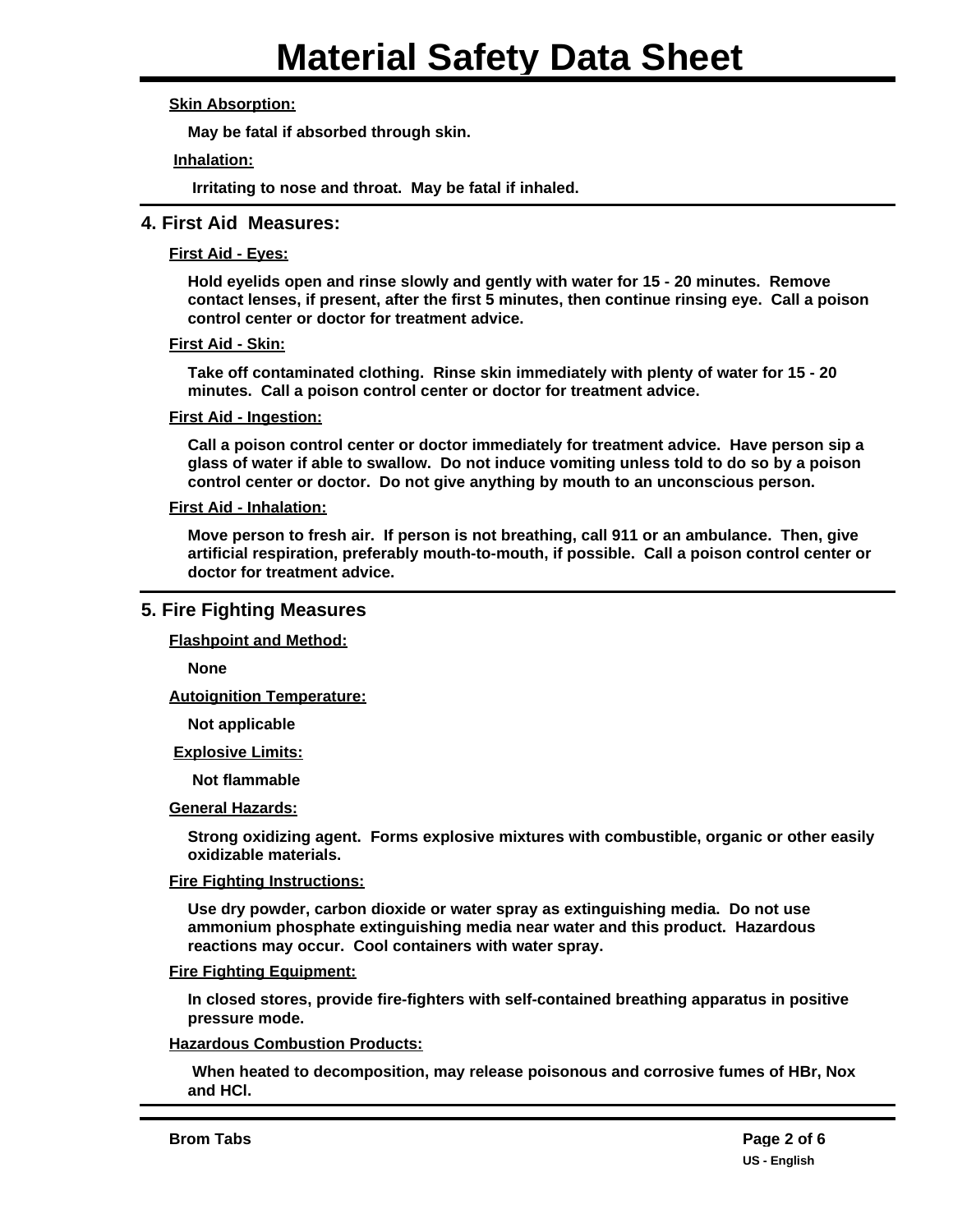## **6. Accidental Release Measures**

## **Spill Measures:**

**When dealing with spills, use impact-resistant goggles with side shields, or face shield, body-covering clothes, including impervious rubber or plastic gloves and boots. Use a dust respirator if dusting occurs. Sweep up dry spills and dispose of as described for pesticide disposal (See Section 13 DISPOSAL CONSIDERATIONS).**

## **7.Handling and Storage**

#### **Handling:**

**Do not breathe dust or spray mist. Do not get in eyes, on skin or on clothing. Prolonged or frequently repeated skin contact may cause allergic reactions in some individuals. Wear goggles with side shields, face shield or safety glasses, protective clothing and rubber gloves. Wear a mask or respirator jointly approved by MSHA and NIOSH. Wash thoroughly with soap and water after handling. Remove contaminated clothing and wash before reuse. Do not smoke, drink or eat when handling this product. Keep container tightly closed when not in use.**

**This product emits a powerful bromine gas. Do not open container indoors. Hold away from face when opening to avoid breathing fumes. Mixing with other chemicals may cause a violent and instantaneous chemical reaction. Do not add this product to water in a pail. Do not add water to this product in a pail. Follow label instructions exactly. Do not take advice from others. Do not experiment.**

**Contact between this product in its undissolved state and vinyl liners, painted surfaces or other property in or around the pool may result in permanent bleaching of the color.**

#### **Storage:**

**Do not contaminate water, food or feed by storage or disposal. Store in a dark, cool (below 86 deg. F. (37 deg. C.)), dry, well-ventilated area. Store in closed original containers away from energy sources, combustible organic materials, oxidizers, strong bases and moisture.**

## **8. Exposure Controls/Personal Protection**

#### **Exposure Guidelines:**

**No ACGIH TLV or OSHA PEL assigned to this product. Minimize exposure in accordance with good hygiene practice.**

#### **Engineering Controls:**

**Use ventilation adequate to maintain safe levels. Provide eyewash station and safety shower in work area. Do not eat, drink or smoke until after work, showering and changing clothes.**

#### **Respiratory Protection:**

**Approved MSHA-NIOSH respirator.**

**Protective Clothing:**

**Body covering clothes and rubber boots.**

**Eye Protection:**

**Chemical safety goggles with side shields, face shield or safety glasses.**

## **9. Chemical and Physical Properties**

**Appearance: White to off-white tablet with faint halogenous odor**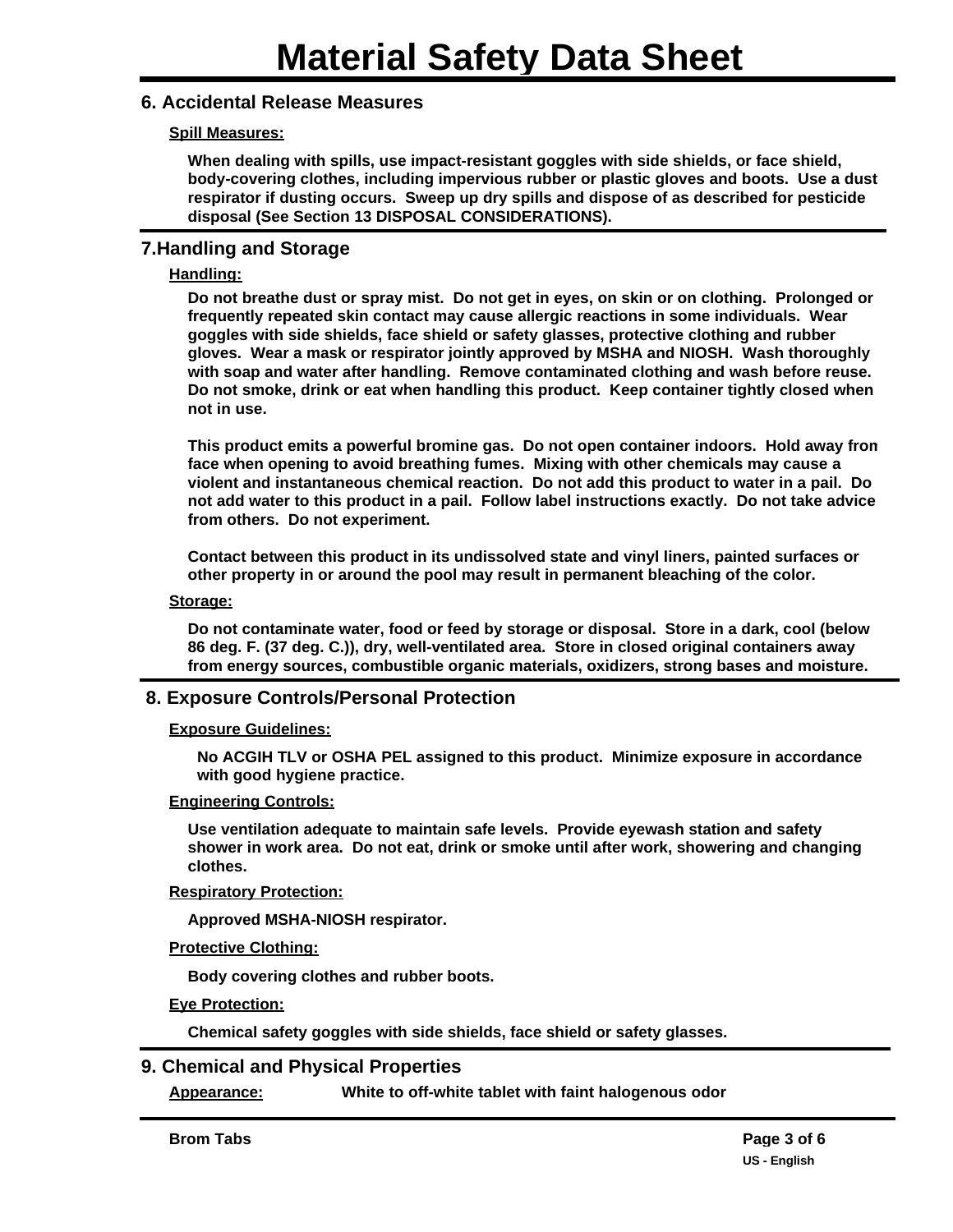# **Material Safety Data Sheet**

| <b>Boiling Point:</b>            | Not applicable                            |  |  |
|----------------------------------|-------------------------------------------|--|--|
| <b>Vapor Pressure:</b>           | $9.35 \times 10$ (-3) Pa @ 25 deg. C.     |  |  |
| <b>Vapor Density:</b>            | Not applicable under standard conditions. |  |  |
| <b>Solubility in Water:</b>      | 0.2 gm/100 ml @ 25 deg. C.                |  |  |
| <u>pH:</u>                       | No data                                   |  |  |
| Specif. Grav./Density: 1.8 - 2.0 |                                           |  |  |
| % Volatile:                      | No data                                   |  |  |

## **10. Stability and Reactivity**

**Stability:**

**Stable under normal conditions.**

## **Incompatibility:**

**Oxidizing agents, combustible organic materials and bases. Avoid heating above 160 deg. C.**

## **Hazardous Decomposition Products:**

**HBr, Br2 and HCl.**

**Hazardous Polymerization:**

**Will not occur.**

# **11. Toxicological Information**

## **Possible Human Health Effects:**

**Inhalation:**

**The inhalation LC50 (rat) is 1.1 mg/l/4 hour (powder). Irritant to upper respiratory tract. May cause shortness of breath, headache and nausea.**

## **Skin Contact:**

**Exposure to wet skin may cause skin burns. Prolonged skin contact may cause allergic reactions in some individuals..**

## **Eye Contact:**

**Causes irreversible eye damage. Eye contact may cause loss of vision.**

## **Ingestion:**

**The acute oral LD50 (rat) is 929 mg/kg. Harmful if swallowed..**

#### **Other Effects of Overexposure:**

**Not known to be a carcinogen. Not included in NTP 9th Report on Carcinogens. Not classified by IARC. Mutagenic by Ames Test.**

## **Note to Physician:**

**Probable mucosal damage may contraindicate the use of gastric lavage.**

## **12. Ecological Information**

| <b>Aquatic toxicity</b> |                                                        |
|-------------------------|--------------------------------------------------------|
|                         | -96 Hour LC50 - Fish: 0.4 mg/l (Rainbow trout, Static) |
|                         | 0.46 mg/l (Bluegill sufish, Static)                    |
|                         | 1.6 mg/l (Sheepshead minnow, Acute flow through)       |
|                         | 1.2 mg/l (Eastern oyster, Acute flow through)          |
|                         | 1.9 mg/l (Mysid shrimp, Acute flow through)            |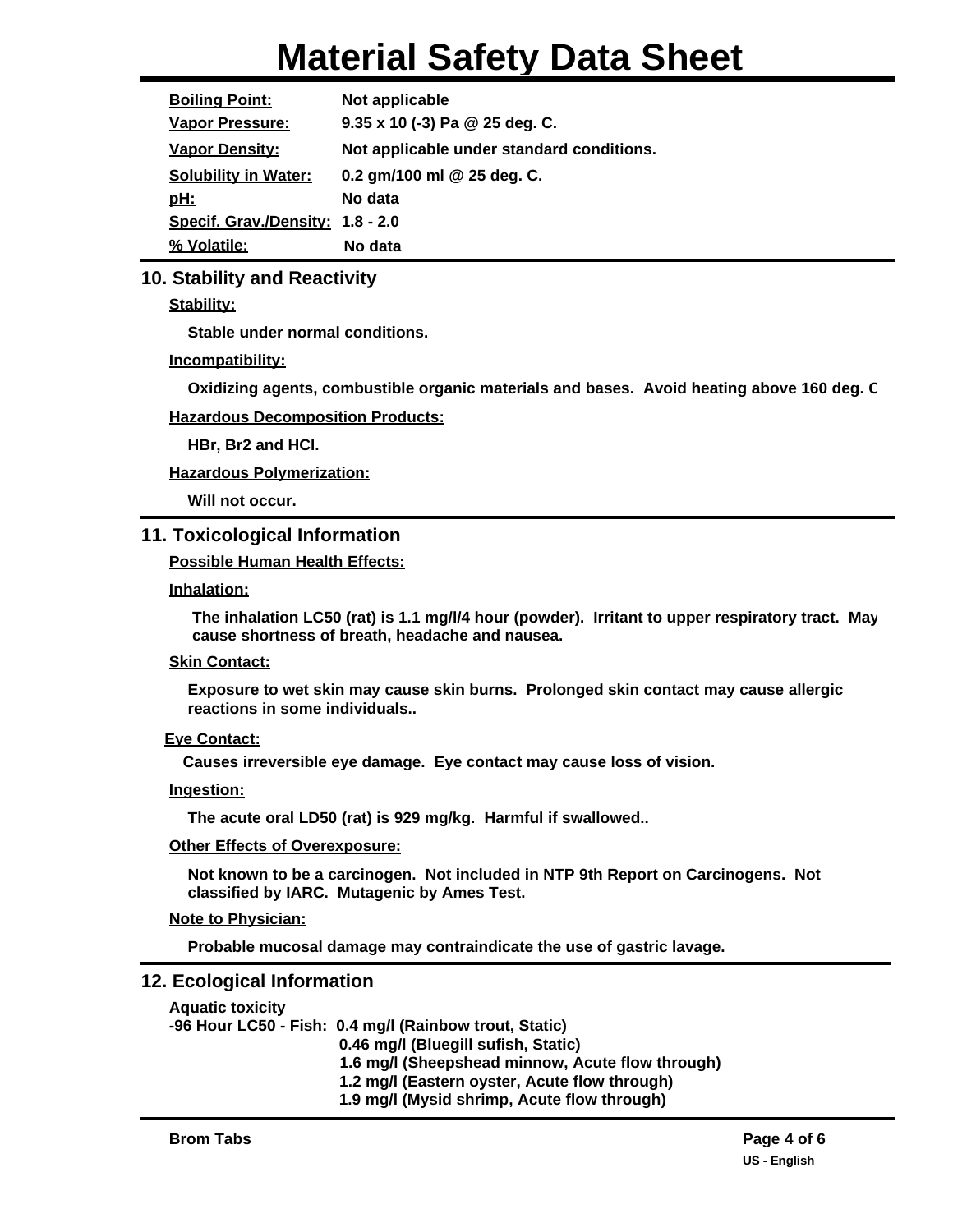**-48 Hour LC50, Daphnia magna: 0.75 mg/l (Static)**

**Avian toxicity -Bobwhite quail, acute oral LD50: 1,839 mg/kg -Mallard duck, dietary LC50: >5,620 ppm -Bobwhite quail, dietary LC50: 5,620 ppm**

## **13. Disposal Consideration**

## **Disposal Method:**

**Pesticide wastes are acutely hazardous. Improper disposal of excess pesticide, spray mixture or rinsate is a violation of Federal law. If these wastes cannot be disposed of by use according to label instructions, contact your State Pesticide or Environmental Control Agency or the Hazardous Waste representative at the nearest EPA Regional Office for guidance.**

**This material is classified as a RCRA hazardous waste with the characteristics of ignitability, hazardous waste number D001. Observe all federal, state and local environmental regulations when disposing of this material. Dispose of waste in approved landfill sites or an approved incinerator.**

#### **Container Disposal:**

**Completely empty container. Triple rinse or equivalent. Then offer for recycling or**  reconditioning, or puncture and dispose of in a sanitary landfill, or by incineration, if allowed **by state and local authorities, by burning. If burned, stay out of smoke.**

## **14. Transport Information**

**DOT Hazard Description:**

**DOT Hazard Description Proper Shipping Name: OXIDIZING SOLID, N.O.S. Hazard Class: 5.1 Identification Number: UN 1479 Packing Group: II Hazardous Substance (RQ): None Placard/Label: OXIDIZER**

## **15. Regulatory Information**

**TSCA (Toxic Substances Control Act) Regulations, 40 CFR 710:**

**All ingredients are listed on the TSCA Chemical Substances Inventory. This product is registered with EPA as a pesticide.**

#### **CERCLA and SARA Regulations (40 CFR 355, 370, 372):**

**This product does not contain any chemicals subject to the reporting requirements under CERCLA.**

**California Proposition 65:**

**None**

## **16. Other Information**

**The information herein is given in good faith, but no warranty, expressed or implied, is made.**

#### **HMIS and NFPA Ratings**